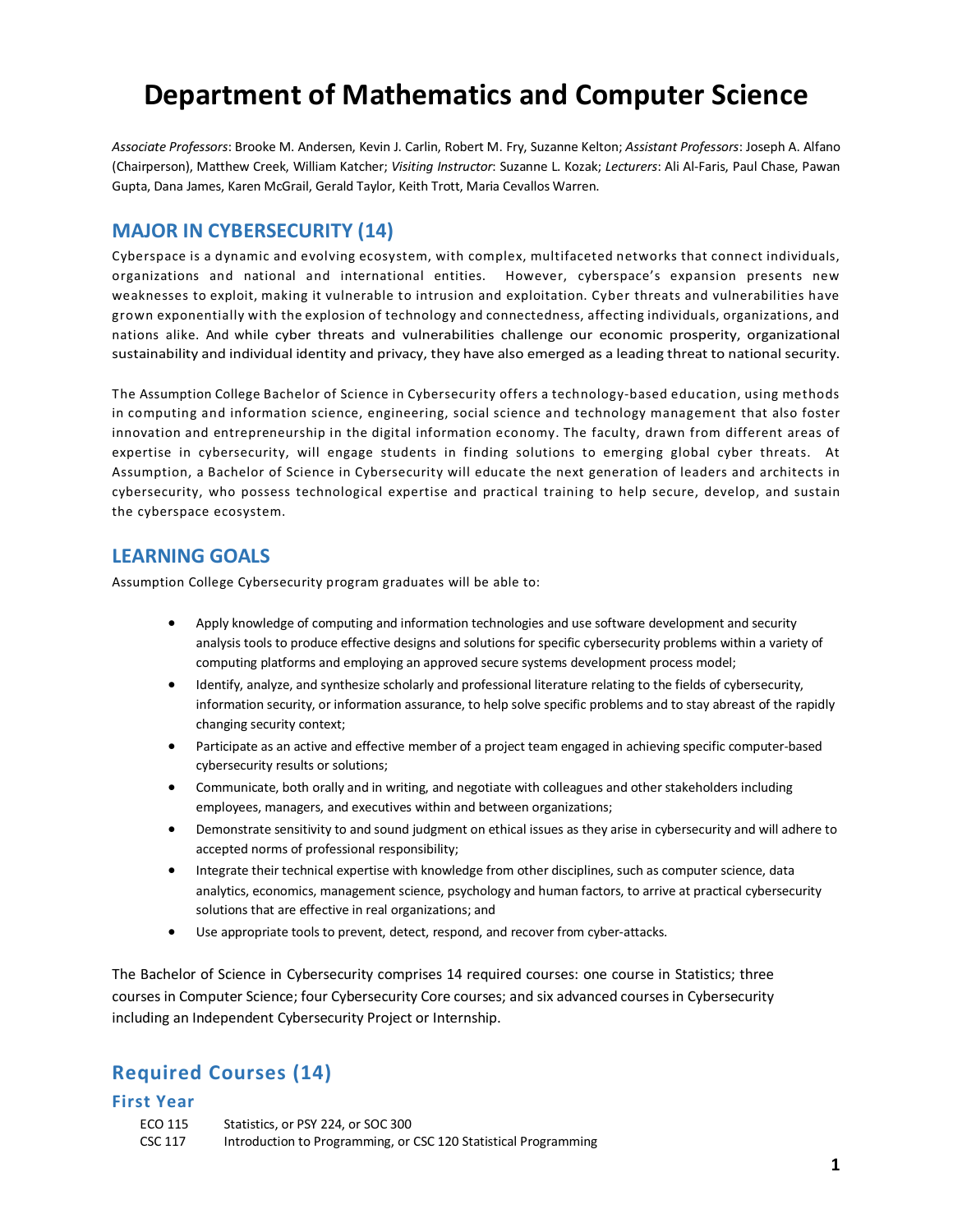#### CYB 115 Cybersecurity Fundamentals

#### **Sophomore Year**

| CSC 321        | Database Management Systems                      |
|----------------|--------------------------------------------------|
|                | CSC/CYB 230 Networking and Data Communications   |
|                | CSC/CYB 235 Securing Wired and Wireless Networks |
| <b>CYB 265</b> | <b>Operating Systems Administration</b>          |
| CSC 303        | <b>Operating Systems</b>                         |

#### **Junior Year**

| CYB 304        | Cryptography                                           |
|----------------|--------------------------------------------------------|
| <b>CYB 318</b> | Software and Application Security                      |
| CYB 328        | Computer, Network Forensics and Digital Investigations |
| CYB 401        | Preparing for Cyber Disasters                          |

#### **Senior Year**

| CYB 338 | <b>Ethical Hacking</b>                          |
|---------|-------------------------------------------------|
| CYB 438 | Independent Cybersecurity Project or Internship |

### **Course Descriptions\_\_\_\_\_\_\_\_\_\_\_\_\_\_\_\_\_\_\_\_\_\_\_\_\_\_\_\_\_\_\_\_\_\_\_\_\_\_\_\_\_\_\_\_\_\_\_\_**

#### **CYBERSECURITY (CYB)**

#### **CYB 115 CYBERSECURITY FUNDAMENTALS**

This course provides a bird's eye view of the evolving cyberspace ecosystem, the interoperability of physical and social networks, and methods and techniques in securing that ecosystem. Students will explore the ethical, legal, and technical aspects of cybercrime and methods of prevention, detection, response and recovery. The value of strong moral character, integrity, and trust as prized attributes of cybersecurity practitioners will be highlighted. Students will be introduced to essential cybersecurity topics including operating system models and mechanisms for mandatory and discretionary controls, data models, basic cryptography and its applications, security in computer networks and distributed systems, inspection and protection of information assets, detection of and reaction to threats to information assets, and examination of pre- and post-incident procedures, technical and managerial responses, an overview of the information security planning and staffing functions, data mining and data science, and policy and assurance issues. The advantages and inherent value of being prepared as a life-long learner with a strong liberal-arts background will be emphasized with the opportunity for students to complete a service-learning project tailored to their academic/career goals. No prior computer programming experience is required. Basic competency in computer operation is required. (Fall, Spring)

Albert/*Three credits*

#### **CSC/CYB 230 NETWORKING AND DATA COMMUNICATIONS**

This course expands upon the principles and current trends in computer networks as identified in Cybersecurity Fundamentals. Students will deepen their understanding of wide area networks (WANs), local area networks (LANs) and their architectures across which data travels and communicates. Subjects will include the open systems interconnection (OSI) model, transmissions control protocol / internet protocol (TCP/IP), open systems, topologies and internet connected devices. Through in-class projects, theoretical and practical approaches toward building and maintaining local area networks will be covered. Prerequisites: CYB 115 or CSC 117 or CSC 120, or Instructor's permission. (Fall) Gupta/*Three credits*

#### **CSC/CYB 235 SECURING WIRED AND WIRELESS NETWORKS**

This course provides students who have a basic understanding of computer networking and data communications with the methods and techniques used to secure networks. Students will be required to design and build a secure local area network, incorporating all elements of the seven layers of the OSI Model. Students will learn the capabilities, limitations and vulnerabilities of a cyber network that can be dynamic yet strong against aggressive hackers and virus outbreaks. Also the goal of this course is to provide students with both technical and theoretical approaches to the deployment, securing and defending of wireless networks. Topics will address network attacks, intrusion detection, malware, rogue wireless networks and wireless networking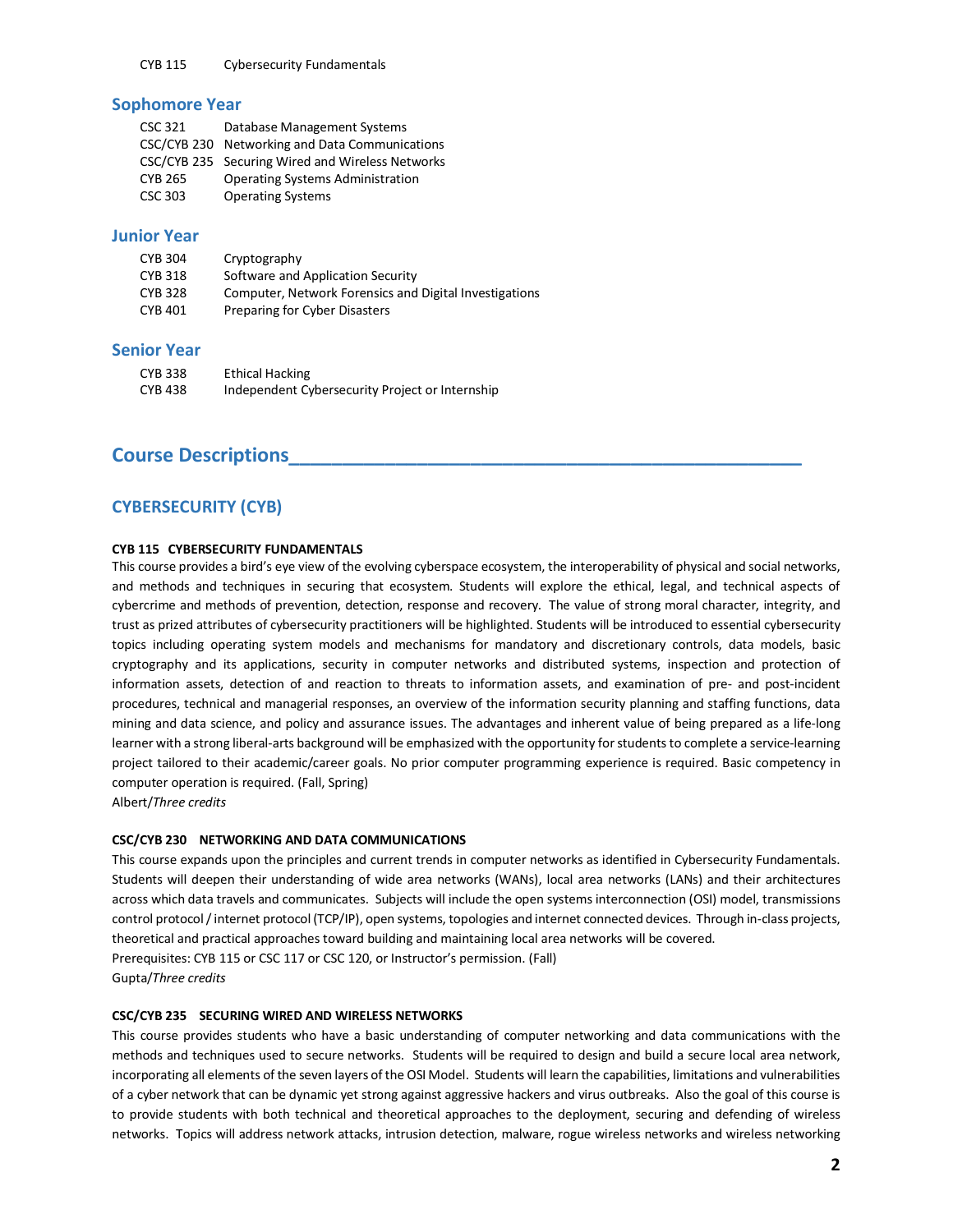through the cloud. Students must already possess a basic knowledge of information security and networks. Team projects and presentations are required for completion. Prerequisites: CYB 115 and CSC/CYB 230, or Instructor's permission. (Spring) Gupta/*Three credits*

#### **CYB 265 OPERATING SYSTEMS ADMINISTRATION**

Learn how best to protect computers, the data they store, process and transmit, and the users who use them, from a wide array of cybersecurity threats. This course will introduce students to operating systems administration within the context of cybersecurity. Students will learn how best to perform basic system administration operations with an emphasis on methods (e.g., managing applications, services, and network ports) to fortify the security of the computer's operating system. The class will provide coverage of methods used in the Microsoft Windows® and Linux® operating systems. Prerequisites: CYB 115, or Instructor's permission. (Fall 2020, Fall 2022)

Albert/*Three credits*

#### **CYB 304 CRYPTOGRAPHY**

Cryptography is a key component in securing data while it isstored, processed, transmitted, as well as web, computer application, and network communications. This course will introduce students to the principles of number theory and the practice of network security and cryptographic algorithms, including hash functions, symmetric and asymmetric cryptography and their common as well as their susceptibility to attacks/failures. Students will learn how best to compare, select and apply cryptographic approaches to fortify cybersecurity. Other topics include cryptographic algorithms and programming. Prerequisites: CYB 235, or Instructor's permission. (Spring 2022, Spring 2024)

Albert/*Three credits*

#### **CYB 318 SOFTWARE AND APPLICATION SECURITY**

Software security represents a key aspect in the field of cybersecurity. This course will ground students in the concepts of malware, malware analysis and preventive measures during software development that can mitigate malicious activity. Theoretical approaches to software security will be complemented by practical scenarios from which students can conduct future software design and investigations. Prerequisites: CYB 235, or Instructor's permission. (Fall 2021, Fall 2023) Albert/*Three credits*

#### **CYB 328 COMPUTER, NETWORK FORENSICS AND DIGITAL INVESTIGATIONS**

This course studies the technology and practice of investigating the abuse of computing systems and digital devices. As criminal and adversarial activity becomes faster and less visible over networks, students must understand how to search for, and extract information from, cyberspace. This course will provide unparalleled insight into digital forensics methods and laws, complemented with practical lab work. This course also introduces students to the theory and practice of network traffic analysis and intrusion detection. Students will learn "traceback" techniques and information retrieval methods to identify different attacks. Topics covered will include network forensics, intrusion detection and response, case studies, and issues of cyber law and ethics. Students must have basic knowledge of networking, and operating systems. Team projects and presentations are required for completion. Prerequisites: CYB 235, or Instructor's permission. (Fall 2021, Fall 2023) Albert/*Three credits*

#### **CYB 338 ETHICAL HACKING**

This course will introduce students to ethical hacking and penetration testing methods, learning to think like a cyber-criminal and develop secure countermeasures. Students will learn the systematic approaches to planning, reconnaissance, vulnerability identification and exploitation methods used by hackers around the world to compromise the security of existing networks, systems and applications. A variety of penetration-testing tools and techniques will be explored through hands-on activities. Identification of corresponding cybersecurity control recommendations will be highlighted. Prerequisites: CYB 235, or Instructor's permission. (Fall 2022, Fall 2024)

Albert/*Three credits*

#### **CYB 401 PREPARING FOR CYBER DISASTERS**

This course will provide students a full picture of securing a firm from a cyberattack. Topics will include preparatory measures that continuously investigate network integrity, data security, and backup archives. Students will also develop Cyber Disaster Response Plans that consider the legal, economic, and physical requirements needed to recover from a cyberattack. Prerequisites: CYB 235, or Instructor's permission. (Spring 2022, Spring 2024) Albert/*Three credits*